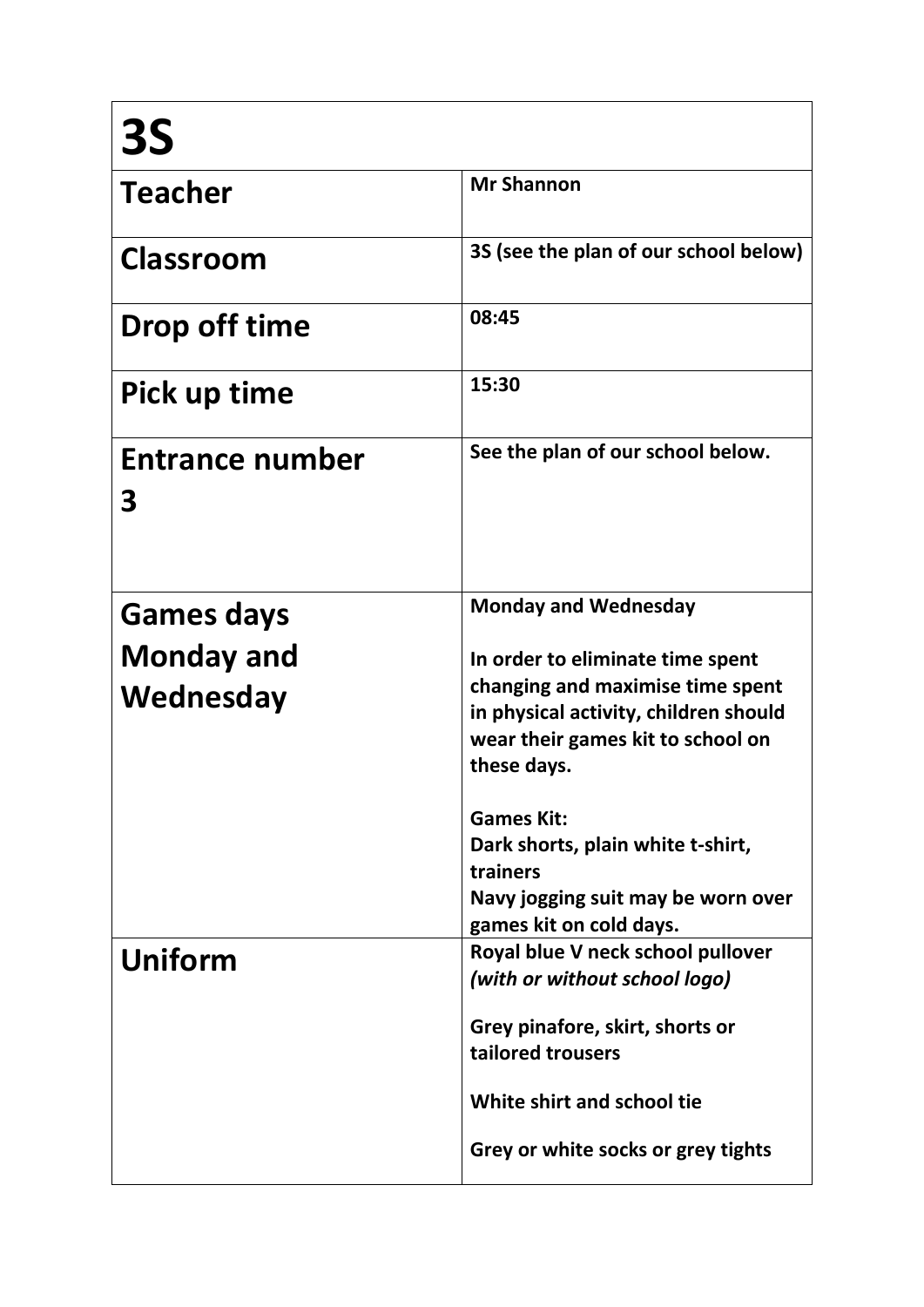|                                                  |                                                                                          | <b>Black school shoes</b> |                                                                                                                                                                                                                                                                                                                                                                                                                                                                                                                                                                        |
|--------------------------------------------------|------------------------------------------------------------------------------------------|---------------------------|------------------------------------------------------------------------------------------------------------------------------------------------------------------------------------------------------------------------------------------------------------------------------------------------------------------------------------------------------------------------------------------------------------------------------------------------------------------------------------------------------------------------------------------------------------------------|
|                                                  |                                                                                          | (not trainers or boots)   |                                                                                                                                                                                                                                                                                                                                                                                                                                                                                                                                                                        |
|                                                  |                                                                                          | <b>Summer option:</b>     | White polo shirt, with or without<br>school logo, blue gingham dress                                                                                                                                                                                                                                                                                                                                                                                                                                                                                                   |
| <b>Homework</b>                                  | <b>English homework</b>                                                                  |                           | Friday – submit before the<br>following Friday                                                                                                                                                                                                                                                                                                                                                                                                                                                                                                                         |
| set on<br><b>Seesaw</b>                          | <b>Maths homework</b>                                                                    |                           | Friday – submit before the<br>following Friday                                                                                                                                                                                                                                                                                                                                                                                                                                                                                                                         |
|                                                  | <b>Spelling test</b>                                                                     |                           | Friday                                                                                                                                                                                                                                                                                                                                                                                                                                                                                                                                                                 |
|                                                  | <b>Home/School Diary</b><br>coming week.<br>teacher.<br>each day.<br>it.<br>their diary. |                           | Children fill in their diary on a Friday<br>with what is happening in the<br>Parents/Carers should sign the diary<br>to acknowledge that they have seen<br>the schedule for the coming week.<br>The home/school diary is a good<br>way to communicate with the class<br>Children bring their diary to school<br>Teachers check the diary on the<br>following Monday and countersign<br>Children should show their teacher<br>if there is a message from home in<br>At the end of the week children<br>collect a 'Smiley' sticker as a reward<br>for a successful week. |
| <b>Reading Book and</b><br><b>Reading Record</b> |                                                                                          | every day.                | Children should bring their reading<br>book and reading record to school<br>Children are encouraged to keep a<br>record of their reading in school.                                                                                                                                                                                                                                                                                                                                                                                                                    |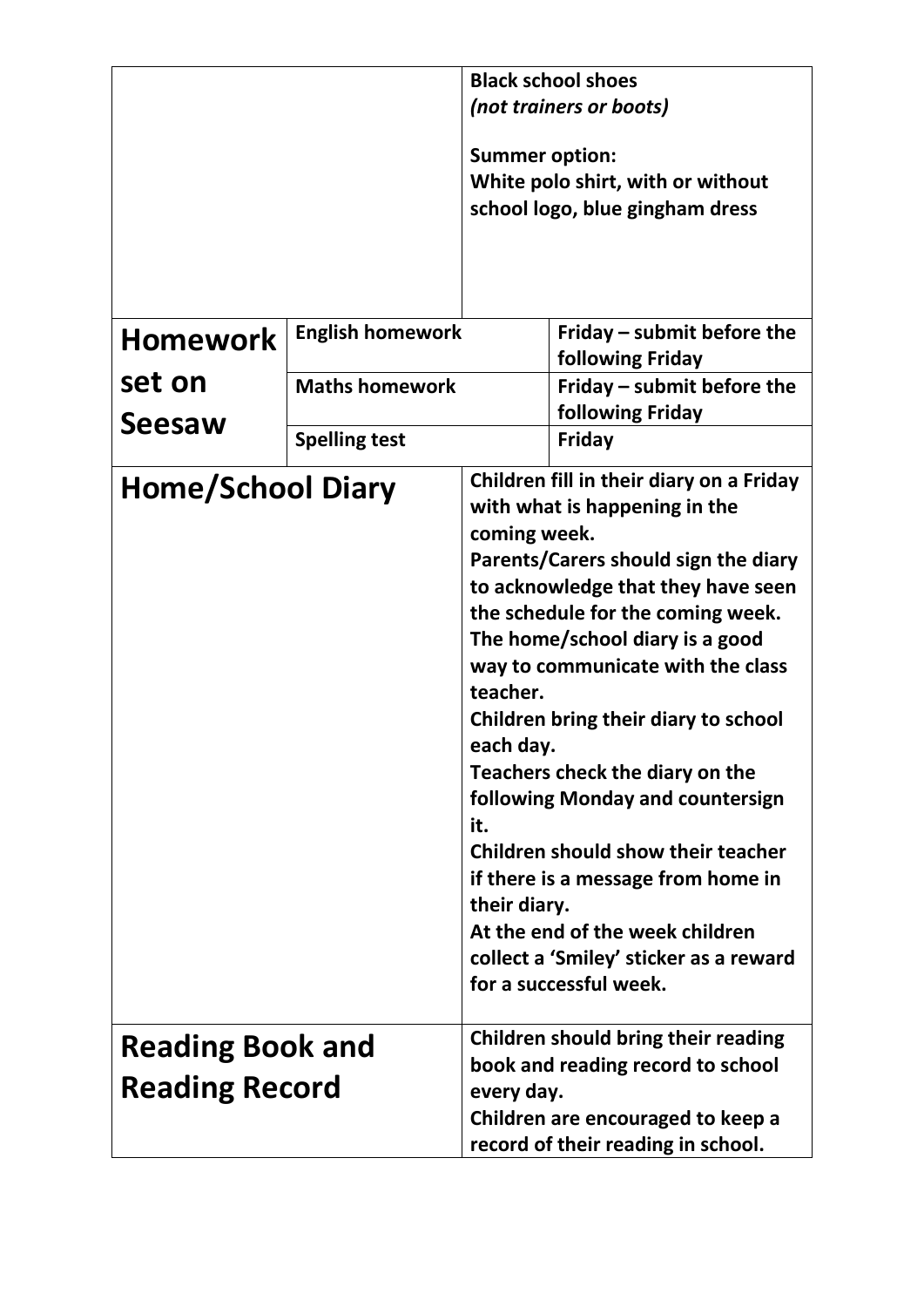|                                           | Parents/carers are encouraged to<br>sign the reading record when<br>children have read at home.                                                                                                             |
|-------------------------------------------|-------------------------------------------------------------------------------------------------------------------------------------------------------------------------------------------------------------|
| <b>Water Bottles and</b><br><b>Snacks</b> | All children should bring a bottle of<br>water to school each day. The water<br>fountains are currently switched off.<br>Children who enjoy having a snack<br>at break time are reminded to bring<br>fruit. |
| <b>Stationery</b>                         | School will provide a pencil case for<br>each child with all stationery that<br>might be required. Children should<br>NOT bring any stationery to school.                                                   |
| Coats                                     | Children should have a coat each<br>day - we will endeavour to have<br>playtimes outside as much as<br>possible even if it is drizzling.                                                                    |